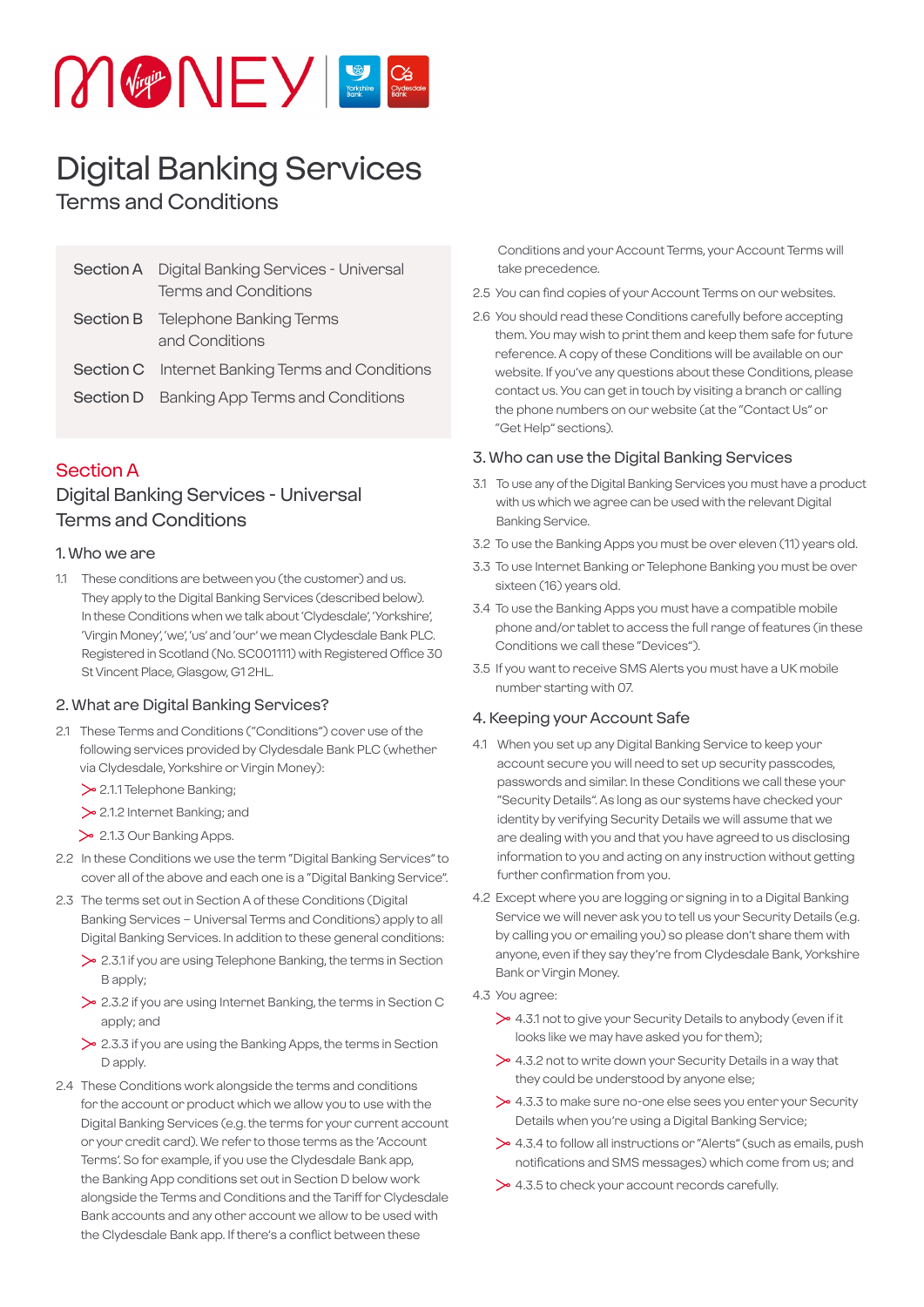- 4.4 You must tell us as soon as you can if:
	- 4.4.1 someone else knows your Security Details (or you think they may do);
	- $\geq 4.4.2$  you see any mistakes or unauthorised payments in or out of your account; or
	- $\geq 4.4.3$  you think someone else has or has tried to get into your account.
- 4.5 If any of the above happens, you should change your Security Details:
	- $\geq 4.5.1$  for the Banking Apps, from within the banking app using another registered device;
	- $\geq 4.5.2$  for Internet Banking, by using the options on the internet banking website; and
	- $\geq 4.5.3$  for Telephone Banking, by calling us immediately to select new telephone Security Details.
- 4.6 You must call us as soon as you can if your mobile, tablet, laptop or computer that you use with a Digital Banking Service (or which syncs to your Device) to has been lost, stolen or fraudulently accessed.
- 4.7 We may ask you to change your Security Details for operational or security reasons.

#### 5. Joint Accounts

5.1 All joint account holders can independently use the Digital Banking Services. If payees (what we call the person, company, charity or other organisation you're paying) are created on joint accounts using a Digital Banking Service, all account holders will be able to view, use, amend or cancel them if they have an account which can be used with the Digital Banking Service and (where relevant) they have a separate Device to access the Digital Banking Service.

#### 6. Nominated Users

- 6.1 You'll be able to nominate other people aged sixteen (16) years or over ("Nominated Users") to use the Digital Banking Services on your behalf. If you are a Nominated User these Conditions apply to you as if you were the customer.
- 6.2 A Nominated User who has been nominated by you may use the Digital Banking Service(s) in the same way as you can (provided this does not conflict with any restrictions we place on Nominated Users from time to time).
- 6.3 We will assume that anything a Nominated User does using the Digital Banking Services has been authorised by you. You will notify us in accordance with Paragraph 15.2 if a Nominated User should only have restricted access to or use of an account (for example, only to access financial information about an account) or if they should no longer be able to use the Digital Banking Service. We will endeavour to comply with any reasonable instructions regarding restrictions on your Nominated Users so long as they are compatible with our systems (we will inform you if they are not).

#### 7. Charges

7.1 We do not charge you to use the Digital Banking Services however there may be other fees imposed by your communications services (e.g. telephone, mobile network or Wi-Fi provider) for using the Digital Banking Services and receiving Alerts whether in the UK or abroad.

#### 8. Automated Payments

8.1 You can instruct us using the Digital Banking Services to transfer money between any of your accounts that can be used on the

relevant Digital Banking Service or to make automated payments (including bill payments) on your behalf. You're responsible for all the instructions authorised by you using the Digital Banking Services as well as those made by another person with your knowledge or consent (including any Nominated User). For further details on payments and transfers please refer to your Product Terms.

8.2 When using a Digital Banking Service, standing orders or Direct Debits must be cancelled at the latest before 16:00 on the working day before the processing date, otherwise the cancelation will not apply until the next payment date.

#### 9. Availability and Functionality

- 9.1 You can usually use the Digital Banking Services at any time but sometimes repairs, updates and maintenance on our systems and those of our suppliers may mean that some of the features may be slower than normal or temporarily unavailable. We won't always be able to let you know when a Digital Banking Service won't be available and we won't be responsible for any losses you suffer as a result of such unavailability or where the Digital Banking Service is not working properly for other reasons outside of our control.
- 9.2 If a Digital Banking Service is not available it's up to you to use other ways to make your transactions or obtain/ give information to us (e.g. by using another Digital Banking Service or visiting in-branch).
- 9.3 The money management features within the Digital Banking Services (e.g. future projections) look at your historic behaviour and estimate your future actions based on that information. Any illustrations, projections and automatic "tagging" of any transactions are only indicative and are based on the information provided by you and your past transactions. Nothing contained in the Digital Banking Services constitutes advice.

#### 10. If you didn't authorise a payment

- 10.1 Unauthorised, incorrect or failed payments from an account or product you use with the Digital Banking Services will be dealt with as set out in the relevant Account Terms together with clause 10.2 below.
- 10.2 If unauthorised payments are made from your account and you (or your Nominated User) have either deliberately or by being grossly negligent failed:
	- 10.2.1 to keep your Device or Security Details secure (in the ways mentioned in the "Keeping your account safe" section above); or
	- $\geq$  10.2.2 to tell us as soon as possible on becoming aware that your Device or Security Details have been compromised or misused.

 We won't refund any payments and you may be responsible for all losses that were made before you tell us that the Device or Security Details have been compromised or misused.

#### 11. Changes in the Digital Banking Services/ **Conditions**

- 11.1 When you sign up for a Digital Banking Service you must accept the Conditions for using that Digital Banking Service.
- 11.2 Each Digital Banking Service may be updated without changes to these Conditions and you should log into or access your Digital Banking Services regularly to check what's changed.
- 11.3 The Digital Banking Services may also be updated in a way that makes a change to these Conditions. If that happens you'll be notified at least two months before the change is made, unless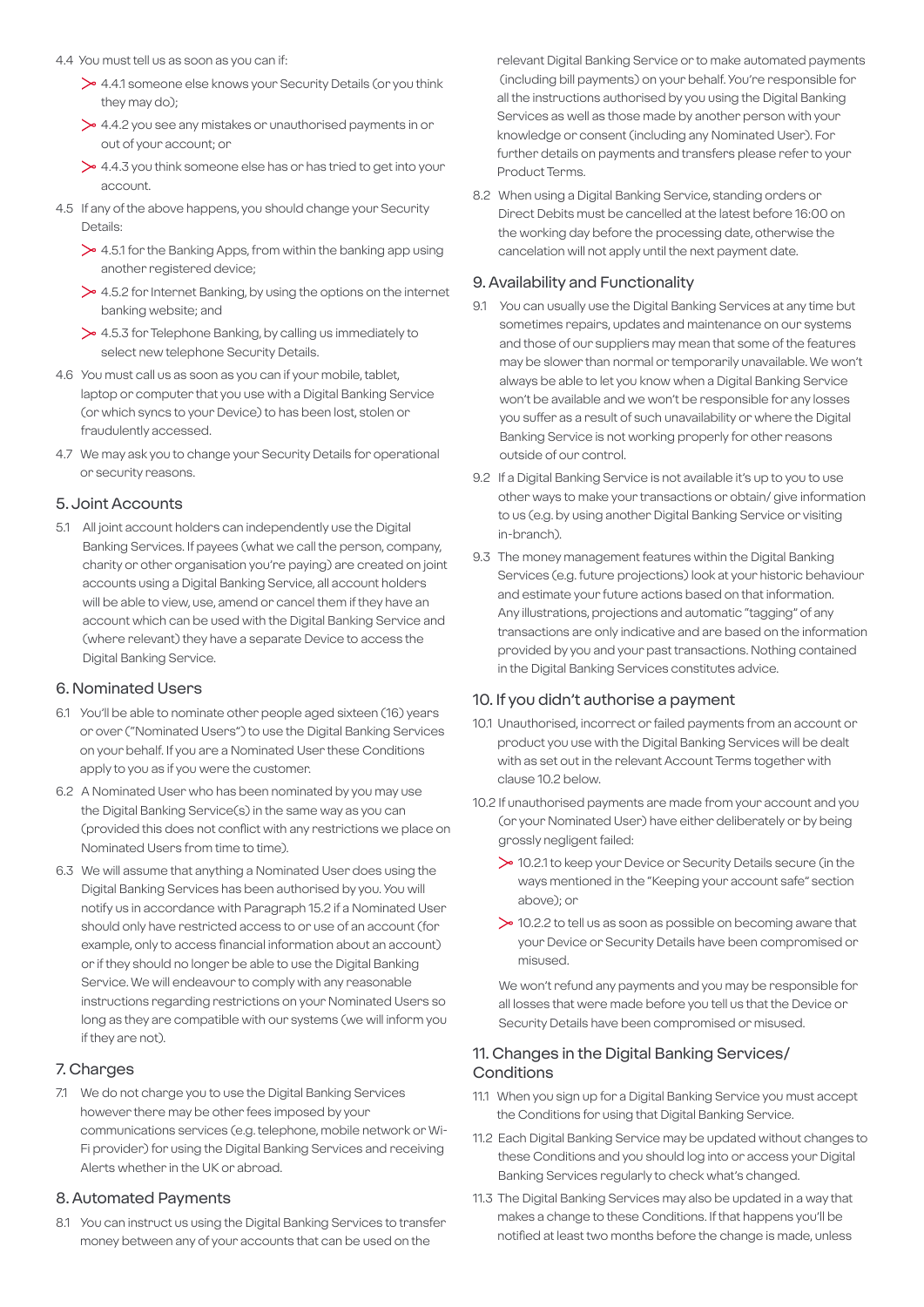it has to be changed sooner to meet a regulatory requirement (such as any law, rules made by the Financial Conduct Authority, Prudential Regulation Authority or other regulatory body, a decision made by a court, ombudsman or similar body, or any industry guidance or codes of practice we have to comply with).

11.4 If you don't agree to the changes, you can stop using the Digital Banking Service whenever you like. Unless you choose not to accept the change and stop using the Digital Banking Service before the change is made, we will assume you've accepted the change.

#### 12. Removing access to Digital Banking Services

- 12.1 We may stop you using a Digital Banking Service immediately if:
	- 12.1.1 your account or the Digital Banking Service is at risk;
	- 12.1.2 we suspect there's unauthorised or fraudulent use;
	- $\geq$  12.1.3 there's a risk that you won't be able to repay any credit you've been given; or
	- 12.1.4 you are a Nominated User and the customer asks us to stop your use at any time.
- 12.2 If you're stopped from using a Digital Banking Service, you'll be told beforehand or as soon as possible afterwards.
- 12.3 We may stop you from using a Digital Banking Service (and cancel this agreement) for any other reason by giving you two months' notice.
- 12.4 We may remove your access to a Digital Banking Service immediately if:
	- 12.4.1 you're made bankrupt or you enter into a voluntary arrangement with the people you owe money to;
	- 12.4.2 you seriously or persistently breach these Conditions;
	- $\geq$  12.4.3 we reasonably believe that someone else may have rights over funds in the account (for example another joint account holder) or there's a dispute; or
	- $\geq$  12.4.4 your account is closed or if you no longer have a product covered by the Digital Banking Service.

#### 13. Your right to cancel

13.1 You can cancel this agreement without charge at any time by notifying us in writing or by calling the phone numbers on our website (at the "Contact Us" or "Get Help" sections).

#### 14. Other Information

- 14.1 You may not assign or transfer your rights or obligations under these Conditions unless we agree to it. We may at any time assign or transfer all or part of our rights and/or obligations under these Conditions (including our right to payment of any money you owe) to any person. We can also disclose information held about you to such a person as far as reasonably necessary to help with the actual or potential assignment. Your rights under these Conditions and your legal rights will not be affected.
- 14.2 We can enforce these or any other rights at any time, even if we haven't insisted on enforcing them in the past.
- 14.3 If your address when you take out this agreement is in Scotland, Scots law will apply to the contract between us. If your address is elsewhere, English law will apply.
- 14.4 These Conditions are written and available only in English and you'll be communicated with in English regarding these Conditions and the Digital Banking Services.
- 14.5 Clydesdale Bank PLC is authorised by the Prudential Regulation Authority and regulated by the Financial Conduct Authority and the Prudential Regulation Authority. Financial Services Register No. 121873.

#### 15. How we can contact each other

- 15.1 We and you may contact each other by post, telephone, email, text or other digital means e.g. a secure internet mailbox.
- 15.2 You can send important notices, consents and other communications in writing to Symington House, Clydebank Business Park, 7-8 North Avenue, Clydebank, G81 2NT or over the phone unless we tell you otherwise or it's specified in these Conditions.
- 15.3 So that we can keep you informed of changes to the Digital Banking Services and anything else impacting the Digital Banking Services we will ask you to provide us with your email address and let us know if it changes (using the contact details on our websites). We won't use this email address to send you marketing communications unless you have given us permission to do that.

#### 16. Information about you

16.1 You'll receive Alerts using the numbers and email addresses you've given us. You can find out about how we use and protect your data in our Privacy Policy which we have provided to you and which can be found on our website.

#### 17. Complaints

- 17.1 If you're not happy with any product or service you've received please contact us (using the phone numbers on our websites) or at your local branch in person or in writing.
- 17.2 You can also get in touch with our complaints team whose up to date details can be found on our website or in the complaint handling leaflet which is available in branch. If our complaints team is unable to resolve your complaint within eight weeks or you're not satisfied with their response you may be able to refer the matter to the Financial Ombudsman Service.
- 17.3 You can find further details on the Financial Ombudsman Service website: www.financial-ombudsman.org.uk. There's no fee for raising a complaint. You can contact them by post or phone:
	- Financial Ombudsman Service Exchange Tower, London E14 9SR
	- 0300 123 9 123 or 0800 023 4567

# Section B

# Telephone Banking Terms and Conditions

The terms and conditions in this section apply to your use of Telephone Banking in addition to the terms set out in Section A (Digital Banking Services – Universal Terms and Conditions).

#### 1. Use of the Telephone Banking Service

1.1 For Telephone Banking you agree to these Conditions when you complete the registration process and we confirm to you that the Telephone Banking service is available for you to use.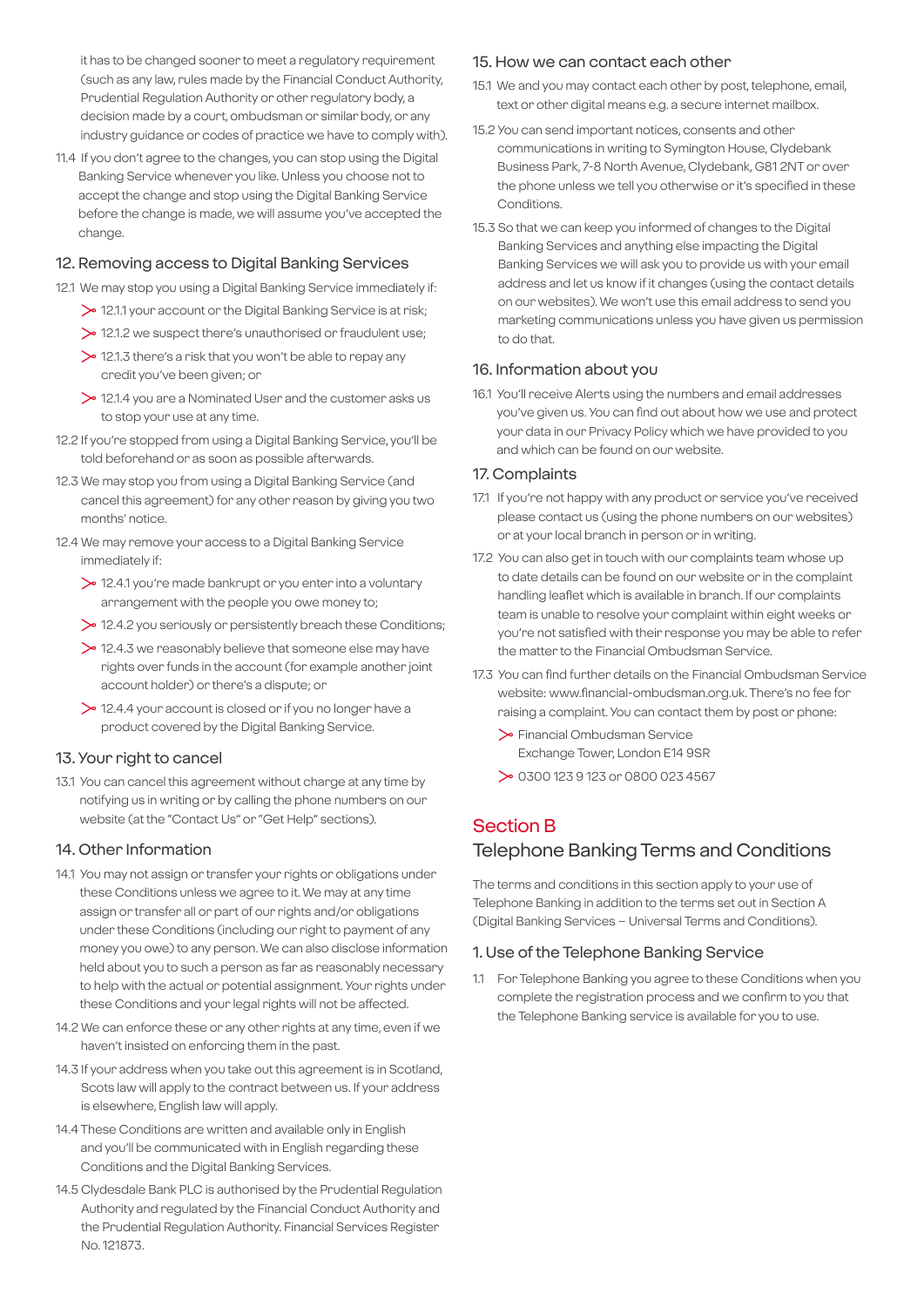# Section C

## Internet Banking Terms and Conditions

The terms and conditions in this section apply to your use of Internet Banking in addition to the terms set out in Section A (Digital Banking Services – Universal Terms and Conditions).

#### 1. Use of the Internet Banking Service

- 1.1 For Internet Banking you agree to these Conditions from the point you accept these Conditions and we make the Internet Banking service available to you.
- 1.2 Access to Internet Banking will be denied if you repeatedly enter incorrect internet security details. If this occurs you should contact our Internet Banking Helpdesk.

#### 2. Security and Internet Banking

- 2.1 In addition to the terms set out in the "Keeping your account safe" section above, with Internet Banking you also agree:
	- $\geq$  2.1.1 to always access Internet Banking through a computer that has security software installed including a firewall, anti-spyware and anti-virus software applications. It's your responsibility to make sure that all security software operating systems and browsers are maintained and updated on a regular basis;
	- $\geq$  2.1.2 to keep the computer used to access Internet Banking safe;
	- $\geq$  2.1.3 to always access Internet Banking by entering its website address via a web browser (unless we notify you otherwise);
	- $\geq$  2.1.4 to never access Internet Banking from a link in an email;
	- $\geq$  2.1.5 to never give a third party (such as your internet service provider) remote access to the computer you use to access Internet Banking; and
	- $\geq$  2.1.6 to comply with all instructions we issue to you from time to time about internet banking security including those displayed and accessible on our website in the section entitled "Security".
- 2.2 Always exit Internet Banking securely by clicking the "Log out" button on the screen. If you don't actively terminate your session with Internet Banking the session will stay active for a short period of time after your last action, after which it will automatically terminate.
- 3. Transferring money between accounts and making payments
- 3.1 Once you have instructed a payment or transfer and confirmed on-screen when asked, you won't be able to cancel it (unless the payment or transfer is future dated).

### Section D

## Banking App Terms and Conditions

The terms and conditions in this section apply to your use of our Banking Apps in addition to the terms set out in Section A (Digital Banking Services – Universal Terms and Conditions).

#### 1. Using the Banking Apps

1.1 We may change the supported versions of the operating system at any time and some features may not be available on all platforms or operating systems. You agree that you won't download a Banking App from anywhere other than a store approved by us and your Device provider(s). You also agree that you won't install a Banking App on a rooted or jail-broken Device

or on a Device that's had the software or hardware modified from the manufacturer's specifications or has had its security features bypassed. You also agree you will not use a Banking App on a Device running operating system that is not generally available and supported on Devices (such as a beta or prerelease operating system).

- 1.2 You can register your Banking App on multiple Devices, however we will only send any SMS messages (including Alerts) to your registered mobile number.
- 1.3 There may be a maximum limit on the number of Devices you can sign up to a Banking App and your Device may be automatically deregistered from the Banking App if you haven't used it to access the Banking App for a reasonable period of time. You'll be able to sign up to the Banking App again on that Device, as long as you're within the maximum number of Devices allowed.
- 1.4 When a Banking App is updated you will need to download the updated version before you can use the Banking App again (your Device may be set up to do this automatically).

#### 2. Security

- 2.1 In addition to the terms set out in the "Keeping your account safe" section above, with the Banking Apps you also agree:
	- $\geq$  2.1.1 to keep your Device safe:
	- 2.1.2 to delete or uninstall all Banking Apps from your Device before you dispose of your Device; and
	- $\geq$  2.1.3 to keep your Device up to date with the latest operating system.
- 2.2 You should also lock your Device with a PIN or password or fingerprint login or similar biometric security checks on your device to prevent unauthorised access to your Device and, where appropriate, install anti-virus or anti-malware software.
- 2.3 If your Device allows you to use a fingerprint or similar personal identifier to access your Device or an app then only your fingerprint or similar personal identifier should be used and stored in the Device. Otherwise there is a risk someone else could access the Banking App. If you allow other people to access your device with their fingerprint or similar personal identifier you are responsible for anything they do using the Banking Apps.
- 2.4 Always exit the Banking Apps securely by clicking "Log out" on the menu. When you've been logged in but haven't done anything for a while or if you've been using the Banking App for more than 60 minutes you'll be automatically logged out.

#### 3. Transferring money between Accounts and making payments

3.1 Once you have instructed a payment or transfer and confirmed on-screen when asked you won't be able to cancel it (unless the payment or transfer is future dated).

#### 4. Mobile Cheque Deposits

- 4.1 The Mobile Cheque Deposit feature allows you to make deposits by capturing an image of the front and back of a cheque that's payable to you, then delivering the images and associated deposit information directly and securely to us. We'll send you an SMS notification as soon as we can to let you know if we've accepted or rejected the deposit. Your Account Terms also apply.
- 4.2 If you've deposited your cheque using a Banking App before 17:00 on a working day, the deposit will be available by 23:59 on the next working day (provided the payer has enough funds available to honour the cheque). Where any cheque